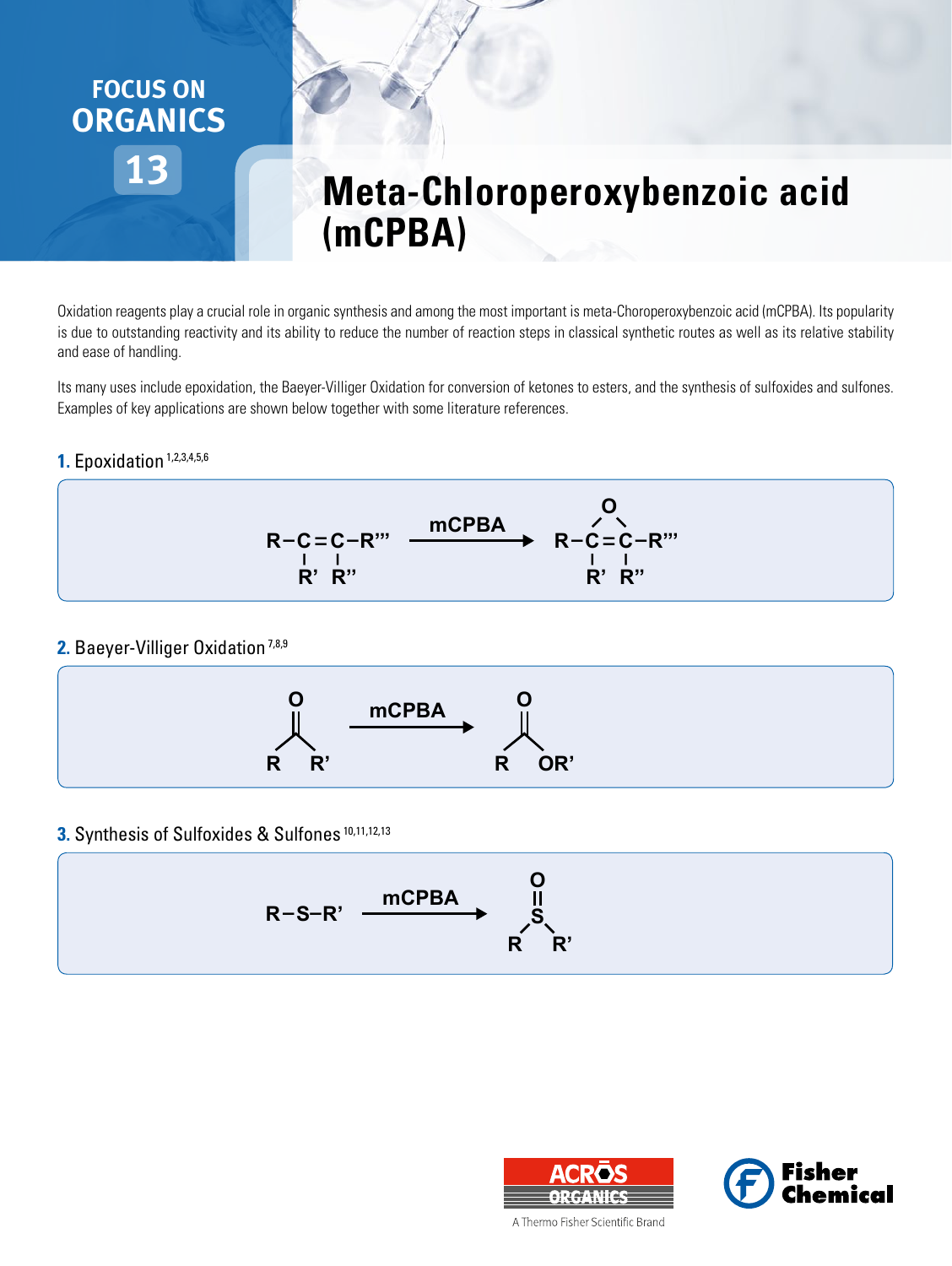**4.** Synthesis of N-Oxides with tertiary amines 14,15,16



**5.** Synthesis of Nitro compounds with primary Amines<sup>17</sup>

$$
R-NH_2 \xrightarrow{mCPBA} R-NO_2
$$

**6.** Conversion of Aziridines to Olefins<sup>18</sup>



**7.** Oxidation of Imino ethers to esters and hydroxylamines<sup>19</sup>



8. Synthesis of Aldehydes and Acids with a-Hydroxy ketones<sup>20</sup>



**9.** Synthesis of Alcohols with primary Alkyl iodides<sup>21</sup>

$$
R-I \xrightarrow{mCPBA} R-OH
$$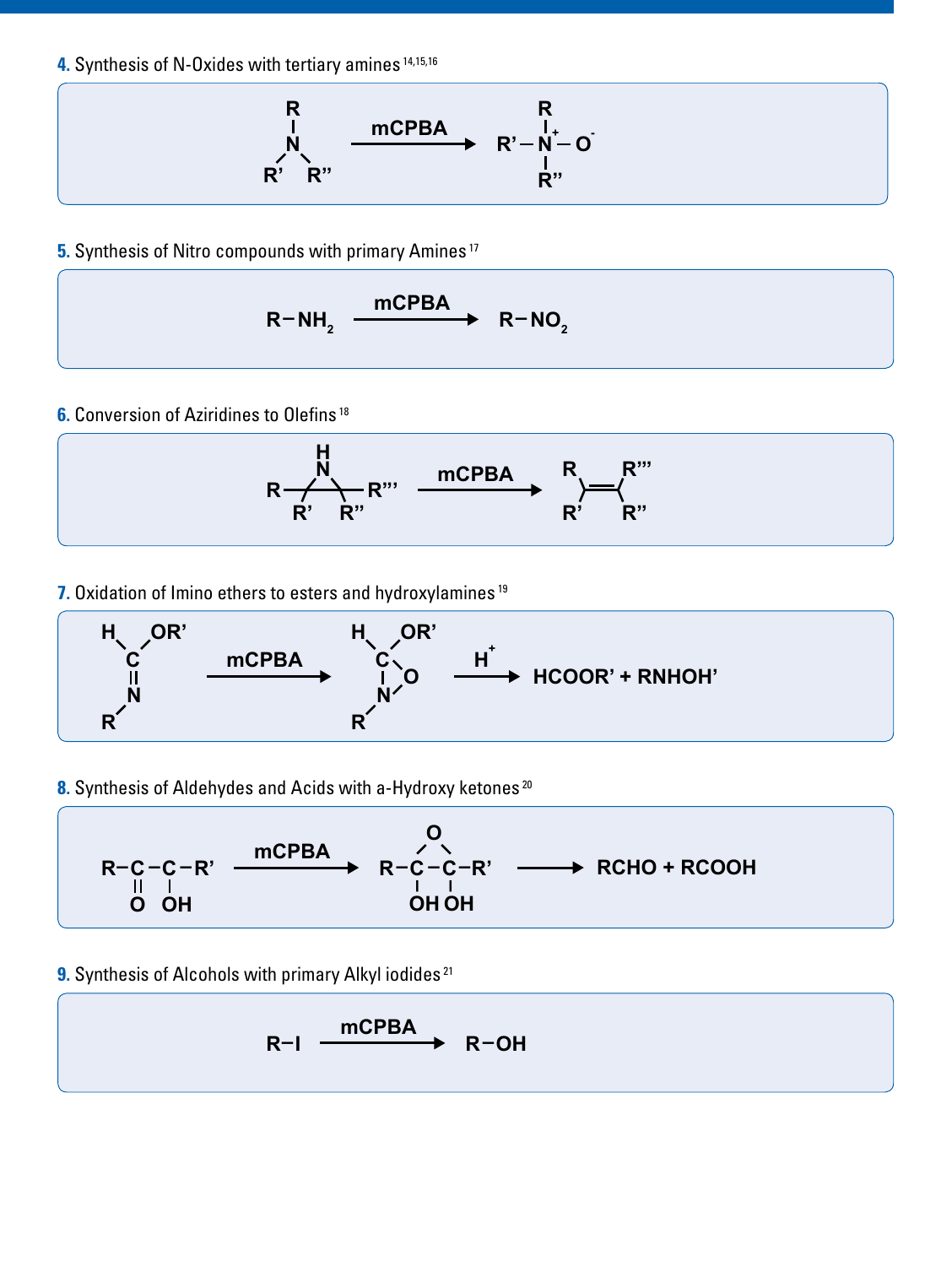### Literature:

Fieser: 1, 135; 2, 68; 3, 49; 4, 85; 5, 120; 6, 110; 7, 62; 8, 97; 9, 108; 10, 92; 11, 122; 12, 118; 13, 76; 15, 86; 16, 80; 17, 76.

- 1. Bas A. M. W. van den Broek et al.: Prilezhaev Dihydroxylation of Olefins in a Continuous Flow Process., ChemSusChem, 2012, 5(2), 289.
- 2. G. Bellucci et al.: A Simple and Highly Diastereoselective Preparation of Glycal Epoxides Using the MCPBA-KF Complex, ChemInForm, 1995, 26(15),
- 3. Ahmed Chekroun et al.: Regio- and Stereoselectivity of ß-Himachalene Epoxidation by m-CPBA. A Theoretical Study, *J. Org. Chem.*, 2000, 65(14), 4431.
- 4. Kimiyuki Maruyama et al.: Highly stereoselective epoxidation of a 4-methyl-5-(triethylsilyl)oxyallyl alcohol system with m-chloroperoxybenzoic acid, *Tetrahedron Lett.*, 1998, 39(25), 4517.
- 5. Anette Svensson et al.: An Efficient Protocol for the Epoxidation of Acid-and Acid/Base-Sensitive Alkenes with m-Chloroperoxybenzoic acid, *Synthetic Commun.*, 1996, 26(15), 2875.
- 6. F. Fringueli et al.: Epoxidation reaction with m-chloroperoxybenzoic acid in water, Tetrahedron Lett., 1989, 30(11), 1427.
- 7. G.-J. ten Brink et al.: The Baeyer-Villiger Reaction: New Developments toward Greener Procedures, *Chem. Rev.*, 2004, 104(9), 4105.
- 8. Kenneth B. Wiberg et al.: Ring Expansion and Contraction of a Two-Carbon Bridged Spiropentane, *J. Org. Chem.*, 1998, 63(5), 1390.
- 9. S. Stacie et al.: Modified Conditions for Efficient Baeyer-Villiger Oxidation with m-CPBA, *Synth. Commun.*, 1989, 19(5-6), 829.
- 10. Károly Kánai et al.: Stereoselective sulfoxide formation from a thioproline derivative, *Tetrahedron Asym.*, 2002, 13(5), 491.
- 11. Hanna Cotton et al.: Asymmetric synthesis of esomeprazole, *Tetrahedron Asym.*, 2000, 11(18), 3819.
- 12. Richard S. Glass et al.: Highly diastereoselective oxidations of a thioether appended with a neighboring hydroxyl group, *Tetrahedron Lett.*, 1982, 23(23), 2335.
- 13. Felipe Alcudia et al.: Conformational analysis of acyclic compounds with oxygen-sulphur interactions. Part 3. A study of some erythro-2-thio-derivatives of 1,2-diphenylethanol, J. *Chem. Soc., Perkin Trans. 2*, 1979, 2(5); 564.
- 14. Giorgio Chelucci et al.: Chiral pyridine N-oxides: useful ligands for asymmetric catalysis, *Tetrahedron Asym.*, 2004, 15(9), 1373.
- 15. Ryuichi Haruta et al.: Chiral allenylboronic esters: a practical reagent for enantioselective carbon-carbon bond formation, *J. Am. Chem. Soc.*, 1982, 104(26), 7667.
- 16. J.C. Craig et al.: Improved preparation of tertiary amine N-oxides, *J. Org. Chem.*, 1970, 35(5), 1721.
- 17. C.H. Robinson et al.: The Oxidation of Steroidal Amines to Nitro Steroids, *J. Org. Chem.*, 1966, 31(2), 524.
- 18. H.W. Heine et al.: Stereospecific Deaminations of some N-Alkylaziridines by m-Chloroperbenzoic Acid, *Angew. Chem. Int. Ed. Engl.*, 1970, 9(5), 374; (*Angew. Chem.*, 1970, 82(10), 395).
- 19. Darryl Thomas et al.: Peracid oxidation of imino ethers, *Tetrahedron Lett.*, 1973, 14(21), 1807.
- 20. Tyge Greibrokk: Oxidation of a-Hydroxy Ketones with m-Chloroperbenzoic Acid, *Acta Chem. Scan.*, 1973, 27, 3365.
- 21. Hans J. Reich et al.: Hypervalent organoiodine chemistry. Syn elimination of alkyl iodoso compounds, *J. Am. Chem. Soc.*, 1978, 100(15), 4888.